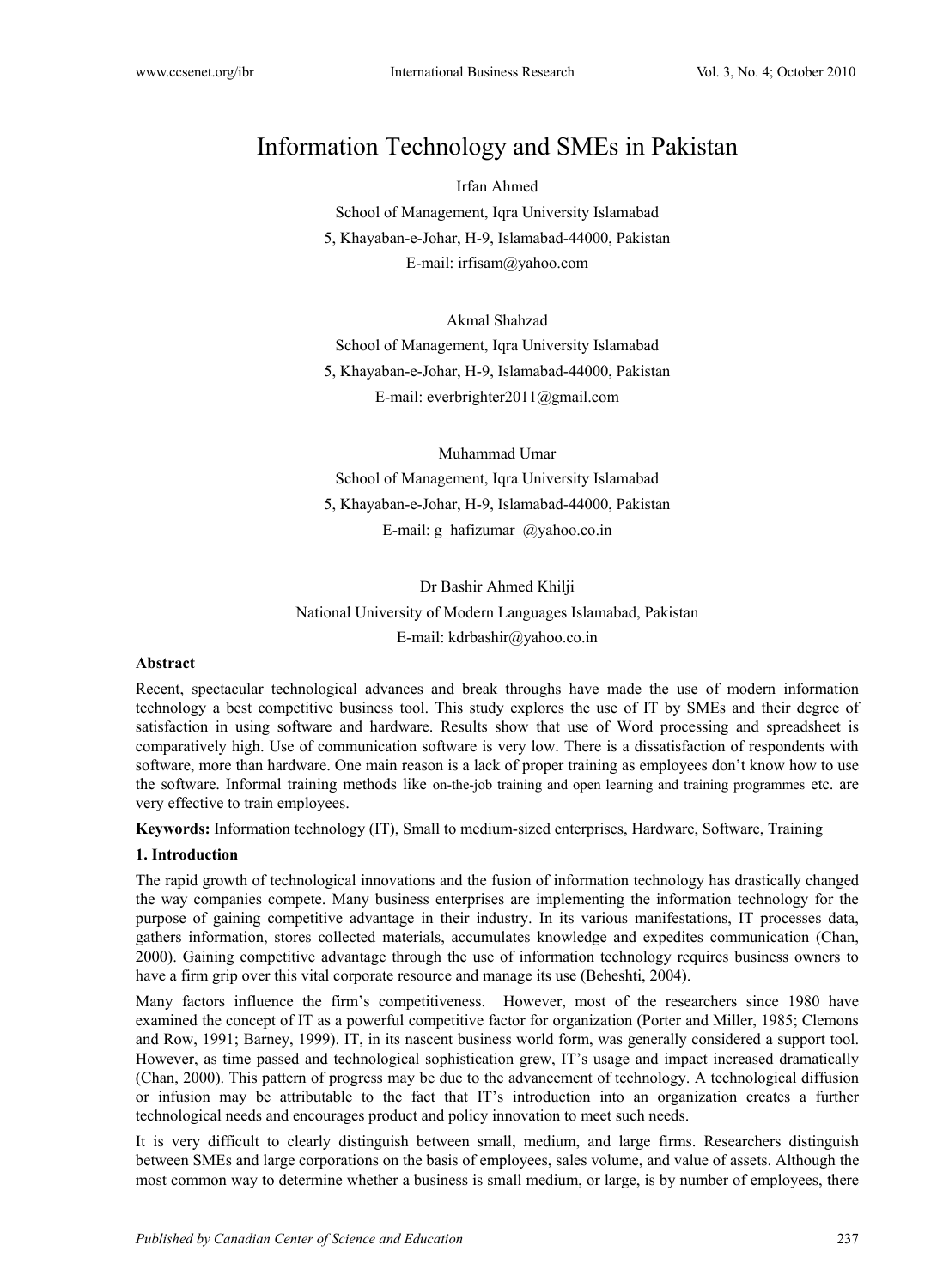is not an exact threshold that make a distinction between SMEs and large businesses based on the number of employees. However, small and medium sized companies are often considered having less than 500 employees (Hakserver, 1996; van der Wiele and Brown, 1998). In addition, some of the characteristics that separate small and medium sized businesses from large organizations are (Hakserver, 1996): ownership, management and organizational structure; capital resources; objectives; markets; and customers.

IT is recognized as a viable, competitive actor via increased productivity, better profitability, and value for customers (Hitt and Brynjolfsson, 1996). Role of IT in competitiveness has been primarily focused on large organizations. However, in today's global market, and in the era of e-commerce, small and medium size enterprises (SMEs) can employ IT to increase their competitive position along with their large counterparts (Beheshti, 2004). Barau et al. (2001) showed that small businesses were utilising the Internet more than their counterparts. In order to take full advantage of IT and to compete in the global business environment, top executives must recognize the strategic value of IT and exploit it.

Despite the significant contribution that IT has made to business, many studies indicate that there are a large number of unsuccessful IT implementations in SMEs and that the adoption rate is very slow (Acar et al., 2005; Shin, 2006). Researches give three main reasons for this. First, management doesn't know or is unclear on how and why their firms adopt IT in the first place (Levy et al., 2001). Second, there is a misconception toward the IT adoption process mainly because managers do not understand the relationship between IT and the firms themselves (Bull, 2003) or are uncertain about the opportunities that IT can offer (Southern and Tilley, 2000). Finally, firms do not have the capabilities to expand their IT resource (Acar et al., 2005; Claessen, 2005) because of lack of business and IT strategy, limited access to capital resources, emphasis on automating, influence of major customers and limited IS skills (Ballantine et al., 1998; Bhagwat and Sharma, 2007; Bruque and Moyano, 2007).

The state of SMEs in Pakistan is very interesting. SMEs play a very significant role in the economy of Pakistan. These constitute nearly 90% of all the enterprises in Pakistan; employ 80% of the non-agricultural labor force; and their share in the annual GDP is 40%, approximately (SMEDA, 2010). Infat, the rate of adoption and utilization of IT by SMEs is slow but it is increasing with the passage of time as more and more SMEs are realizing the importance of IT.

Purpose of this paper is to investigate the degree of satisfaction of SMEs with the use of IT i.e. software and hardware. Rest of the paper is set as follows: section 2 describes the research methodology; section 3 shows the findings; section 4 and 5 depict the conclusion and limitation respectively.

# **2. Research Methodology and Sample Size**

A questionnaire based survey was conducted into the use of computers in small businesses. A related research has been done by SBRT (Small Business Research Trust) in 1991 and by Mitev and Marah in 1998. Questionnaire of the research was developed by considering study of Mitev and Marah. The instrument consisted of 13 questions. This instrument was presented to 3 scholars for the review. After few suggestions given by them, amendments were made and then it was finalized. Due to time constraint, face-to-face interviews were carried out with owner-managers. The same questions were used as a basis for the semi-structured interviews and the material gathered enriched the questionnaire results qualitatively.

Responses were from companies employing less than 100 people. This study included 90 SMEs from Rawalpindi, Islamabad and Wah Cantt. It was envisaged that there might have been differences in responses between the very small companies (one or two staff) and slightly larger ones. On analysis, the differences proved insignificant and no apparent trends were found. The questionnaire inquired about IT usage and degree of satisfaction or dissatisfaction on the software and hardware.

# **3. Findings**

In the survey, only 15 respondents out of 90 did not currently have computers installed. Computer hardware had been used for an average of 5 years with a range of 1 to 10 years. When asked to rank their degree of satisfaction with computer hardware and software the results in Table 1 are obtained. It is interesting to note that there is some degree of dissatisfaction in the use of both computer software and hardware, this dissatisfaction is more marked in the area of computer software. This is perhaps not surprising given the range of products, which may also give rise to expectations. Making decisions about software may be becoming more complex and risky. Most respondents said that employees could not use the software packages properly. Moreover, there was not a proper training facility available to them. All these trends may explain why there is no 'very satisfied' respondent.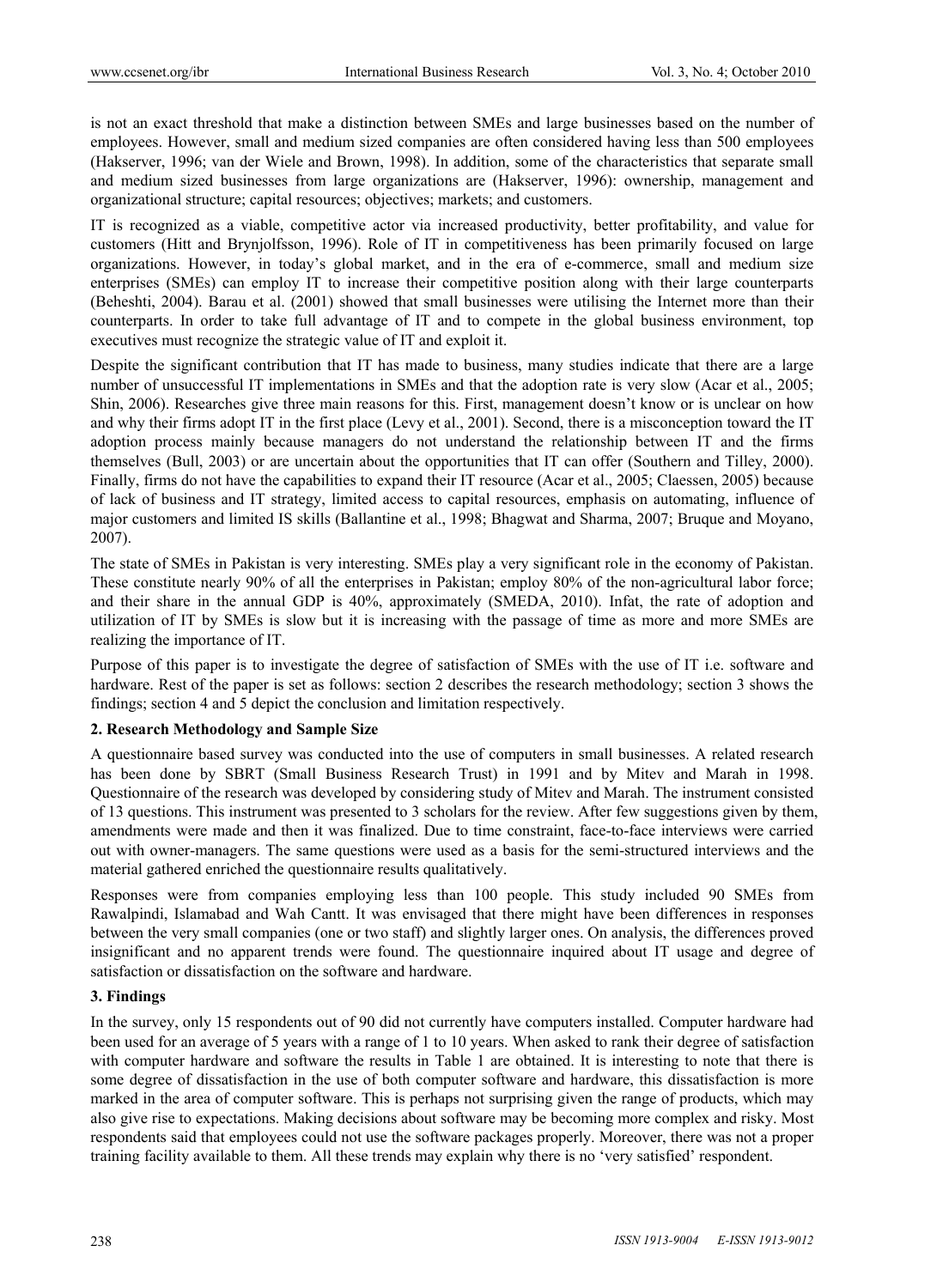Respondents were asked about their software usage and the results are illustrated in Figure 1. The graph illustrates that the new trends are emerging such as the use of integrated and presentation packages. It also shows that there is comparatively small growth in communication technology. The adoption of word processing software and spreadsheet is particularly high.

#### **4. Conclusion**

This study finds out that operational applications such as word processing, databases and spread sheets are used more widely by the SMEs. However, there is still dissatisfaction with purchasing software, and there is a strong need for advice with purchasing software, and there is a strong need for the advice provided by concerned parties other than vendors. Requirements analysis should be supported by a feasibility study, which is still a poorly understood the concept by many owner-managers. Suggestions by Levy et al (1997) include a more proactive approach from the software provider who would review strategy with the company and advise on future IT requirements; bring in a consultant to act as an intermediary; ensure that one person has responsibility for reviewing IT needs and liaising with the software provider.

The majority of SMEs has not advanced to a stage where telecommunications and interconnectivity are seen as important, although there has been growth in this area. Only 40 percent has communication softwares. Some respondents said that employees could not use the software properly. Although most small businesses surveyed acknowledged that work practices must change if IT is to be used effectively, few considered the effects on jobs, skills and training before implementing IT. Those small firms who knew where to get training advice were not satisfied with the training provided. Employees need and informal training methods such as on-the-job training, open learning and training programmes which integrate both technical and managerial aspects. Moreover, successful management training also requires an environment of business growth (Marshall et al, 1995).

### **5. Limitations**

Time constraint was a major limitation as the whole project had to be completed within a term. Sample size was limited. Had the survey been conducted on many other SMEs, results could have been more conclusive. The research was conducted in Islamabad, Rawalpindi and Wah Cantt. For a more generalized perception, this research should be conducted in other cities as well.

#### **References**

Acar, E., Koc¸ak, I., Sey, Y. and Arditi, D. (2005). Use of information and communication technologies by small and medium-sized enterprises (SMEs) in building construction, *Construction Management and Economics,* Vol. 23 No. 7, pp. 713-22

Ballantine, J., Levy, M. and Powell, P. (1998). Evaluating information systems in small and medium-sized enterprises: issues and evidence, *European Journal of Information Systems,* Vol.7 No.4, pp.41-51

Barney, J. (1999). Firm resources and sustained competitive advantage, *Journal of Management*, Vol. 17 No. 1, pp. 99-120

Beheshti, H.M.( 2004). The Impact of IT on SMEs in the United States, *Information Management and Computer Security*, Vol.12 No.4, pp. 318-327

Bhagwat, R. and Sharma, M.K. (2007). Information system architecture: a framework for a cluster of small and medium-sized enterprises (SMEs). *Production Planning and Control,* Vol. 18 No. 4, pp. 283- 96

Bruque, S. and Moyano, J. (2007). Organisational determinants of information technology adoption and implementation in SMEs: the case of family and cooperative firms, *Technovation*, Vol. 27 No. 5, pp. 241-53

Bull, C. (2003). Strategic issues in customer relationship management (CRM) implementation, *Business Process Management Journal,* Vol. 9 No. 5, pp. 592-602

Chan, S.L., 2000, Information Technology in Business Processes, *Business Management Journal*, Vol 6 No. 3, pp.224-237

Claessen, E. (2005). Strategic use of IC reporting in small and medium-sized IT companies: a progress report from a Nordic project, *Journal of Intellectual Capital,* Vol. 6 No. 4, pp. 558-69

Clemons, E. and Row, M. (1991). Sustaining IT advantage: the role of structural differences, *MIS Quarterly*, Vol. 15 No. 3, pp. 257-92

Hakserver, C. (1996). Total quality management in the small business environment, *Business Horizons*, Vol. 39 No. 2, pp. 33-41